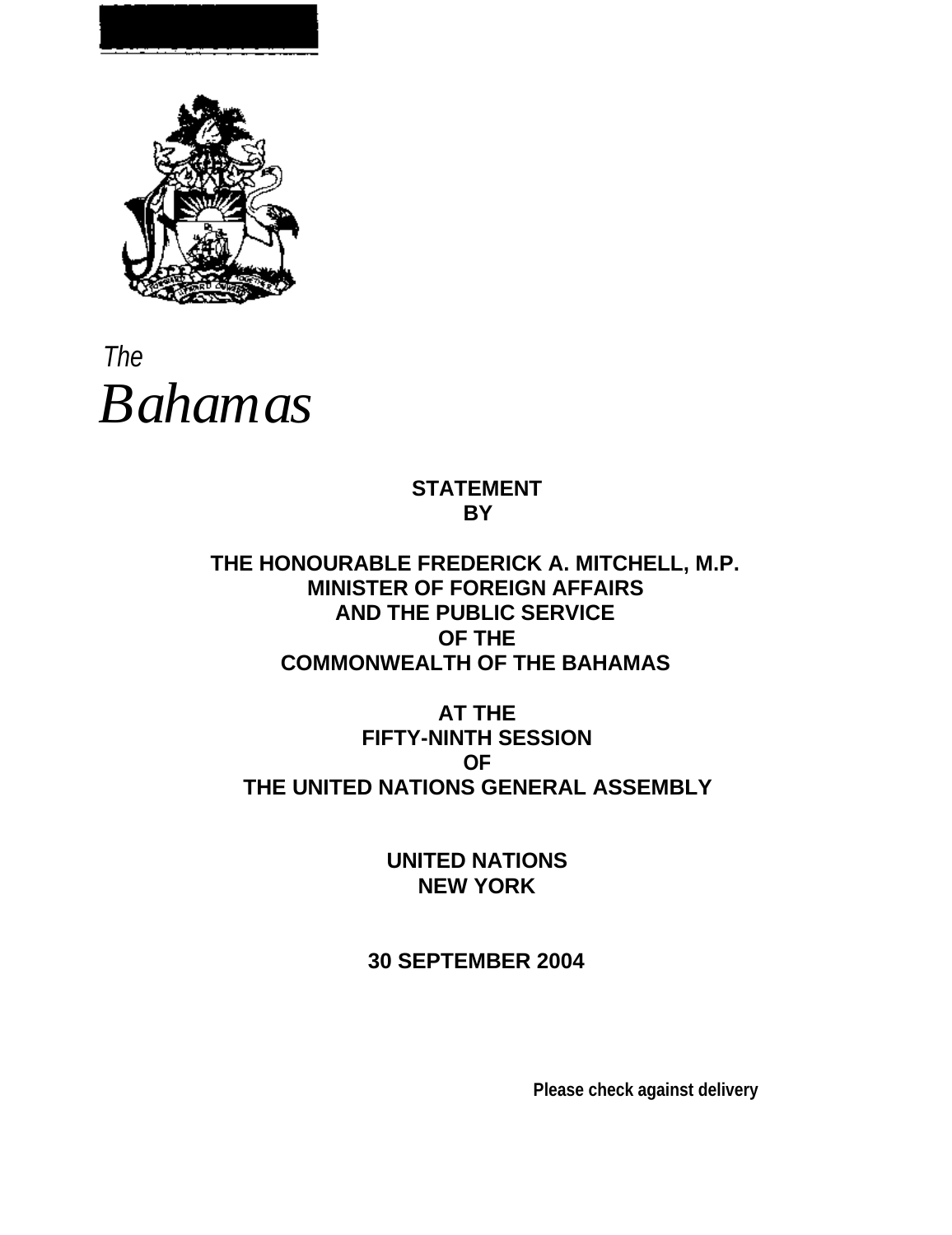# Mr. President,

1. It is my honour to congratulate you on your election to the Presidency of this the 59<sup>th</sup> Session of the United Nations General Assembly, on behalf of the Prime Minister, Government and people of the Commonwealth of The Bahamas. I take this opportunity to also congratulate your predecessor, HE Mr. Julian Hunte of our sister Caribbean State of St. Lucia, for his outstanding leadership of the  $58<sup>th</sup>$  session. His legacy is one of which we in the Caribbean can be proud, and we wish him well in his future endeavours.

2. I would also like to pay tribute to the esteemed Secretary General of this body for his stalwart defence of multilateralism and the rule of law.

# Mr. President,

3. Hurricanes Charley, Frances, Ivan, and Jeanne, have ravaged the Caribbean islands and parts of the United States. Lives were lost in Haiti, Grenada, Jamaica, Cuba, the United States and The Bahamas. The damage to homes, infrastructure, the interruption to normal life and commerce compel us to stress the need for immediate and dramatic measures to ensure reconstruction and rehabilitation. What has been on offer to the region so far is woefully inadequate.

4. Our country's northern islands Grand Bahama and Abaco received double hits. First there was Hurricane Frances that struck on  $13<sup>th</sup>$  September leaving hundreds without food, water, homes and power. Then came Jeanne two weeks later over the same islands that were hit by Frances, further exacerbating the problems. The Bahamas has many islands and fortunately for us tourism facilities remain open in the capital, Nassau, and facilities on other islands in the archipelago will be operational shortly. This will not be the case in Grenada and Haiti. Regional heads have called for an international donor conference to meet the needs of all countries adversely affected by the hurricanes. The Bahamas supports such a conference. We hope that emerging from that conference, if not earlier, will be a moratorium on Grenada's debt repayment. We also recommend a Regional Disaster Relief Fund be established to support the reconstruction effort.

## Mr. President,

5. The word 'hurricane' comes from a word first used by the indigenous people of the Caribbean region, the Arawaks. This pre-Columbian civilization must have seen the phenomenon so often that it invented the word for it. That means it has been around for some time, and is likely to be with us for some time to come. It behooves us therefore to understand the phenomenon that we are facing including its connection - if any - to climate change that low lying states have been warning about. These facts also demand that our own societies should better plan for the eventualities that we know have been and are going to continue to be part of our lives. We cannot let lack of planning be a possible cause of the undermining of our sovereignty in this way. The world is soon wary and weary; the phenomenon of donor fatigue sets in. We lose our dignity if we cannot be seen to help ourselves. But if as the scientific evidence suggests, the hurricanes that we now experience are related to climate change, it is clear that we cannot defend ourselves alone. A major shift on the part of the most active polluting countries is required. They must shift gears if the people in Small Island Developing States (SIDS) are going to survive. It is a moral imperative for them to shift gears. In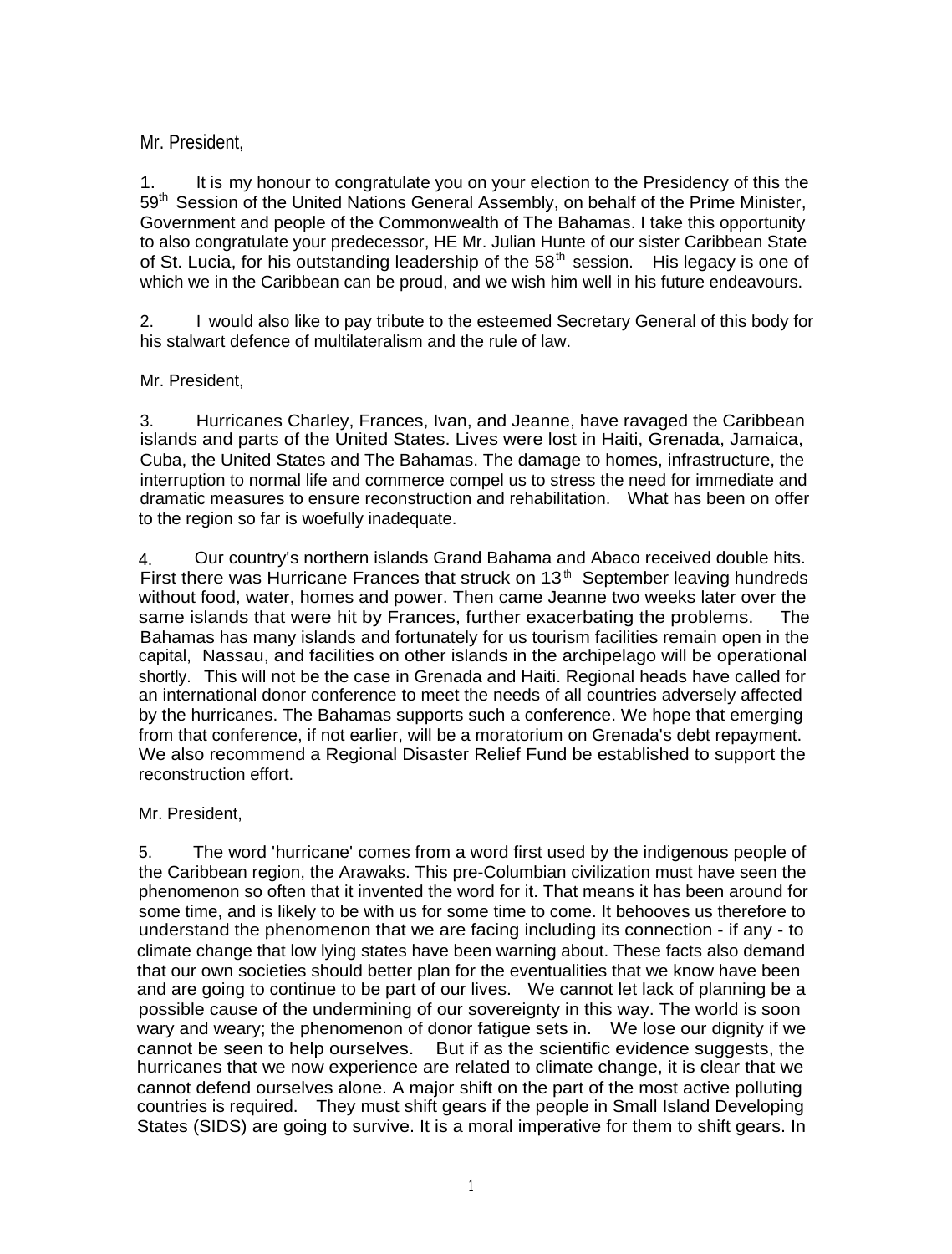this regard, The Bahamas welcomes the preliminary moves by the Government of Britain toward putting climate change closer to the top of the agenda. We urge them to continue to use their influence on their friends to cause a major shift in attitude. The implementation of the Barbados Programme of Action for the Sustainable Development of Small Island Developing States adopted at the Global Conference in Barbados in 1994 becomes even more urgent. The follow up meeting on this issue in Mauritius in January 2005 now takes on even greater significance.

#### Mr. President,

6. In this context, I wish also to highlight the region's efforts to designate the Caribbean Sea as a Special Area in the context of sustainable development. We also reiterate our grave concern over the serious threat posed to the security and economic development of Caribbean countries by the transshipment of nuclear waste through the Caribbean Sea, and continue to call on States involved in transshipments to desist from this practice.

### Mr. President,

7. The scenes of death and destruction from the hurricane that we witnessed in Haiti over the last days reminded us of the political turmoil that this country has endured during the past year. The Bahamas extends its deepest condolences to the Haitian nation for this tremendous and sad loss of life. The year, which began with the celebration of the 200<sup>th</sup> year of their Independence on 1<sup>st</sup> January with so much hope, in the celebration of the deeds of Toussaint L'Overture fell quickly into the abyss of despair on the fateful evening of 29<sup>th</sup> February. No one will ever know what truly happened on that night as an elected President left his country with armed rebels nipping at his heels but it filled the entire Caribbean with sadness. It raised the spectre of mistrust of friends. That feeling has still not died, but we must soldier on, if we are to help the people of Haiti achieve democracy, economic upliftment; a just and fair society. The Bahamas stands ready to do what it can to assist the people of Haiti in these developments. Haiti sits ninety miles from our southern shores. Each year thousands of migrants seek to enter The Bahamas illegally from Haiti looking for a better way of life. We have practical reasons therefore to ensure that justice and democracy prevail in Haiti. We echo the call of all Caricom countries for the return to democratic order in Haiti and we pledge to help. We regret the failure of the Security Council to act in a timely fashion when Haiti's friends begged for the authority to intervene or to authorize an intervention. Perhaps this failure heralds the need for its reform. The Bahamas supports such reform efforts and awaits the report on reform of the High Level Group appointed by the Secretary General. But the United Nations must never stop trying and trying to address the issues that face Haiti, because there is a moral imperative to eliminate hunger, poverty, disease and discrimination. In this regard, we welcome the work of Presidents Lula of Brazil and Chirac of France, Pope John Paul and other world leaders in seeking to ensure that the moral imperatives to which we have referred are placed at the forefront of the world's agenda. We must never forget what Haiti has done for our region and for the world.

#### Mr. President,

9. While the fight against those who would subvert our democratic values by attacks on civilian targets remains high on our agenda, we must not allow the drums of war to drown out the calls of the world's poor and disenfranchised. In 2000, we gave ourselves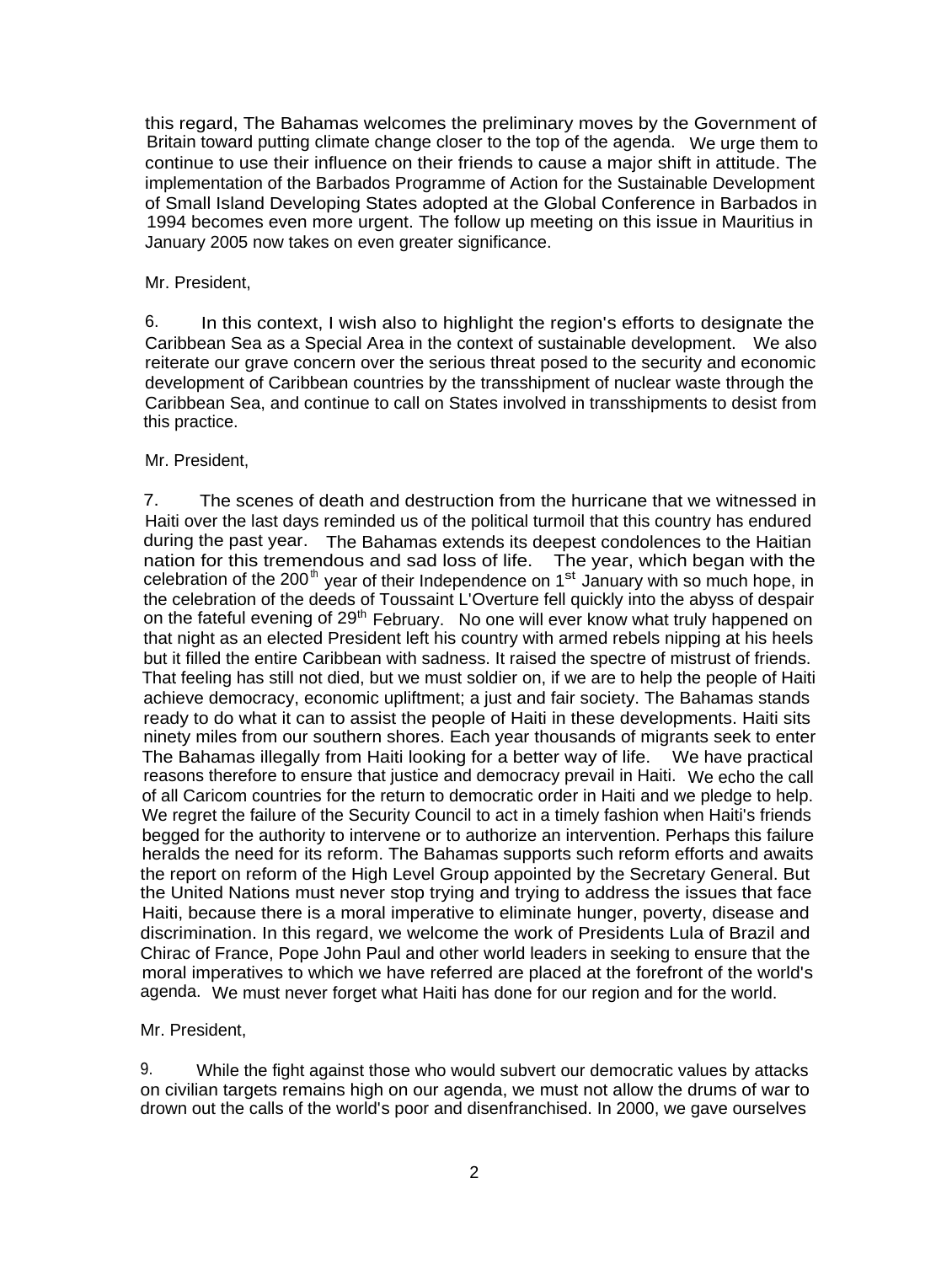a set of goals with respect to development with a human face, and we must all do what we can to achieve them. The Bahamas has committed itself to the fight. We offer our heartfelt condolences to the survivors of all who have lost their lives in such senseless attacks, particularly in the United States, Kenya, Tanzania and Indonesia. But we also admonish all states that terrorism cannot be the excuse to limit freedom, and to dispense with the very liberties that we are trying to defend and that form the foundation of free and democratic societies. No one can defend the increasing reliance on detentions without charge, detentions without access of families to legal representation, to administrative decisions that truncate rights without the right of a person to be heard. All states ought to act with caution in putting in place rules and regulations for travel, lest the denial of those rights cannot be defended by logic or objectivity. This is especially so where we note that developed countries argue in favour of free trade and globalization but deny the benefits of that trade to legitimate travellers by administrative discrimination and bureaucratic procedures and delay. The appeal therefore is to bring some sense of balance before we lose the very thing we seek to save.

### Mr. President,

10. As a part of this overall process of reflection, my delegation welcomes the high level reviews planned for 2005 of our commitments with respect to social development and the advancement of women. We must ensure that we undertake an unflinching examination of the progress made in achieving the priority goals of the Copenhagen Programme of Action and the Beijing Platform for Action to determine how far we have come, and what remains to be done. It is critical that the outcomes of the respective appraisals will acknowledge the gaps in implementation and allow States and the international community as a whole to move forward and achieve the timely and effective implementation of the commitments undertaken at Copenhagen, Beijing and beyond. We must also make certain that the results of our deliberations feed constructively and synergistically into the high-level event in September 2005, so as to ensure that no ground is left uncovered.

#### Mr. President,

11. HIV/AIDS continues to threaten to undermine decades and centuries of progress in healthcare in developing healthy populations that facilitate economic growth throughout the world. The Bahamas is a leader in the fight against HIV/AIDS in the Caribbean region. We urge the continued and unrelenting fight against the disease, to rescue the world's developing nations from the clutches of this scourge. It must take all of the political will and financial power of the world's nations to ensure that the scourge is brought under control and then eliminated. In this context, The Bahamas welcomes the recent grant to the Pan-Caribbean Partnership from the Global Fund to Fight AIDS, Tuberculosis and Malaria. This grant will provide a much-needed infusion of resources for prevention, care and treatment programmes. The Bahamas also welcomes the convening of the June 2005 high-level meeting to review the progress achieved in realizing the commitments set out in the Declaration of Commitment on HIV/AIDS. The Bahamas acknowledges the pledge made by the United States to set aside fifteen billion dollars to fight HIV/AIDS globally, including in Haiti and Guyana in the Caribbean region.

## Mr. President,